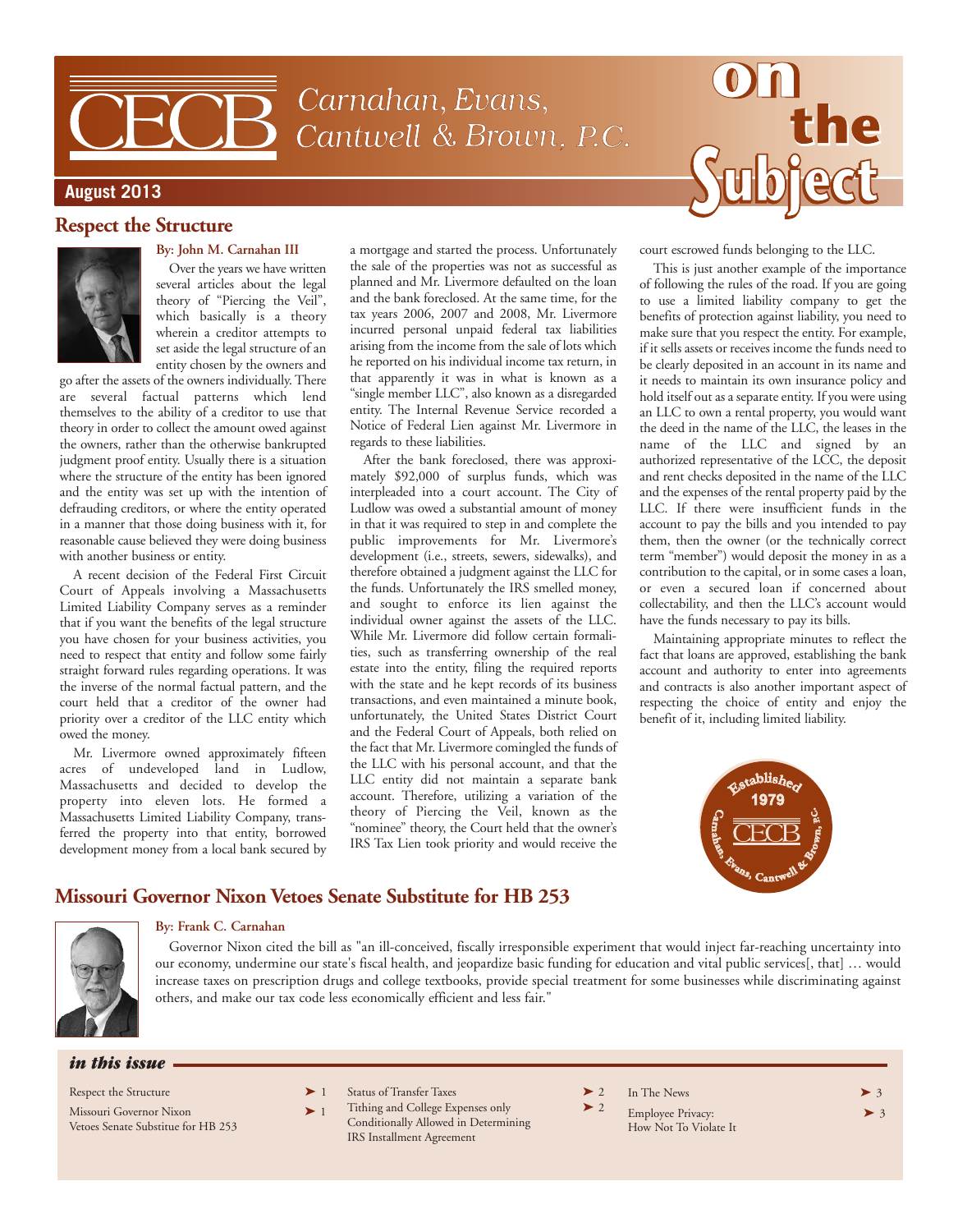## $\overline{\text{CFCB}}$

#### **Status Of Transfer Taxes**



**By: Thomas D. Peebles, Jr.** For the first time in nearly 12 years, we have a transfer tax system (estate, gift and generationskipping taxes) which is "permanent." Since 2001, estate planners and their clients have endured temporary tax provi-

sions with scheduled expiration dates. The American Taxpayer Relief Act of 2012, effective January 1, 2013, restored a sense of stability by enacting a permanent set of transfer tax rules to guide us in wealth transfer planning.

The law now provides for a permanent, indexed, exemption for estate, gift and GST taxes. The indexed exemption for 2013 is \$5.25 million. A maximum tax of 40% is now imposed on transfers in excess of the indexed exemptions.The "portability" of exemptions between spouses is now a permanent feature of the estate and gift tax (but not GST tax) law. The permanence of these transfer tax provisions is welcome news for clients (and their advisors) and gives us the ability to make longerterm wealth transfer decisions.

Although the "big picture" issues of exemptions, tax rates and portability appear to be settled for the time being, there are other transfer tax issues that have been proposed by the Administration and/or considered by Congress which may be included in future legislation. If enhanced tax revenues are to be considered in the ongoing attempt to reduce budget deficits, transfer taxes would seem to be an attractive target since the tax only impacts the top one-half of one percent of taxpayers. A review of two wealth transfer techniques currently utilized which may become targets for future legislation is instructive.

On April 10, 2013, the Obama Administration released its federal budget proposals for fiscal year 2014, which include recommended changes to the transfer tax system. Two of the key proposals, and their impact on current planning techniques are summarized as follows:

#### **1.Require a Minimum Term of 10 years for GRATs**

been an extremely effective wealth transfer strategy, particularly in the last 5 years. A GRAT (Grantor Retained Annuity Trust) is an irrevocable trust funded with assets expected to grow in value, in which the Grantor retains an annuity interest for a term of years that the Grantor expects to survive. GRATs can currently be structured so that the Grantor's annuity interest is essentially equal to the value of the assets transferred to the trust, so that no gift tax is imposed upon creation and funding of the trust (gift tax is "zeroed out"). At the end of the annuity term, the assets remaining in the trust after payment of the annuity to the Grantor are transferred to (or held in further trust for) the remainder beneficiaries, generally the children/grandchildren of the Grantor. If the trust assets appreciate in value during the GRAT term in excess of the amount required for the annuity payments, then the appreciated value is transferred to children/grandchildren transfer tax free. Particularly in these times of low interest rates, GRATs have proven to be an efficient technique for transferring wealth while minimizing (or avoiding) the gift tax cost of transfers, provided that the Grantor survives the GRAT term.

The Administration continues to propose that a GRAT have a minimum term of 10 years. This would prohibit the use of short-term GRATs (2 to 3 years) that have been widely used over the last several years and would increase the risk that the Grantor might die during the GRAT term and lose the anticipated transfer tax benefits. The Administration's proposal would also require the remainder interest to have a value greater than zero at the time the interest is created, which would eliminate a true "zeroed out" GRAT for gift tax purposes.

Clearly, short-term zeroed-out GRATs are on the Administration's target list. The good news is that these proposed new rules would apply to transfers to GRATs on or after the enactment date, so existing GRATs and GRATs created and funded before enactment would be unaffected.

#### **2.Limit GST Exemption to 90 Years**

The GST tax is imposed on gifts and bequests The use of short-term zeroed-out GRATs has made to individuals who are two or more generations younger than the person making the transfer ("skip persons"). However, each person has a GST exemption which can be allocated to transfers made to skip persons or to trusts for skip persons ("GST Trusts"). Accordingly, it is possible to "skip" transfer taxes on amounts equal to the GST exemption (currently \$5,250,000), plus all appreciation and income on that amount during the existence of a GST Trust.

> At the time the GST provisions were first enacted, the law of most states included a common law Rule Against Perpetuities (RAP), or some statutory version of it, which prohibited trusts from continuing in perpetuity. The RAP limited, then, the amount of time that GST Trusts could exist and take advantage of the GST exemption. In recent years, many states (including Missouri) have repealed the RAP or lengthened the amount of time that assets can remain in trust. As a result, it is currently possible to create "Dynasty Trusts" which last in perpetuity and take advantage of the GST exemption forever.

> The Administration's proposal would severely restrict the use of "Dynasty Trusts" by directing that a GST Trust would no longer be exempted from the GST tax after it has been in existence for 90 years. Again, the good news is that the proposal would apply to GST Trusts created after enactment and to the portion of an existing trust attributable to an addition made after the date of enactment.

> Planning Point: Clients considering the use of short-term zeroed-out GRATs and/or Dynasty Trusts are well advised to consider moving forward now with that planning so as to take advantage of current law and not be restricted if these Administration proposals are, in fact, enacted. If you have questions or wish to discuss those planning opportunities in more detail, please contact any member of the Estate Planning Practice Group.

#### **Tithing And College Expenses Only Conditionally Allowed In Determining IRS Installment Agreement**



#### **By: Frank C. Carnahan**

The IRS determination that (a)n individual's church tithing expenses were only allowed as "conditional expenses" to determine how much he could pay in a partial installment agreement because the classification: (1) conformed to the Internal Revenue Manual guidelines; (2) did not violate the Free Exercise Clause of the First Amendment; and (3) did not violate the Religious Freedom Restoration Act of 1993 (RFRA). Tithing as a "condition of employment" is related to production of income, and it was not an abuse of discretion to limit "condition of employment" to "compensated employment" (taxpayer was not compensated). The court found it was reasonable to interpret "health and welfare" as not including petitioner's "spiritual" health and welfare. Taxpayer's children's college expenses were also "conditional expenses". Taxpayers must be able to fully pay their tax liabilities within 5 years for "conditional expenses" to be classified as "necessary expenses." George Thompson v. Commissioner, U.S. Tax Court, CCH Dec. 59,469, 140 T.C. No. 4, (Mar. 4, 2013).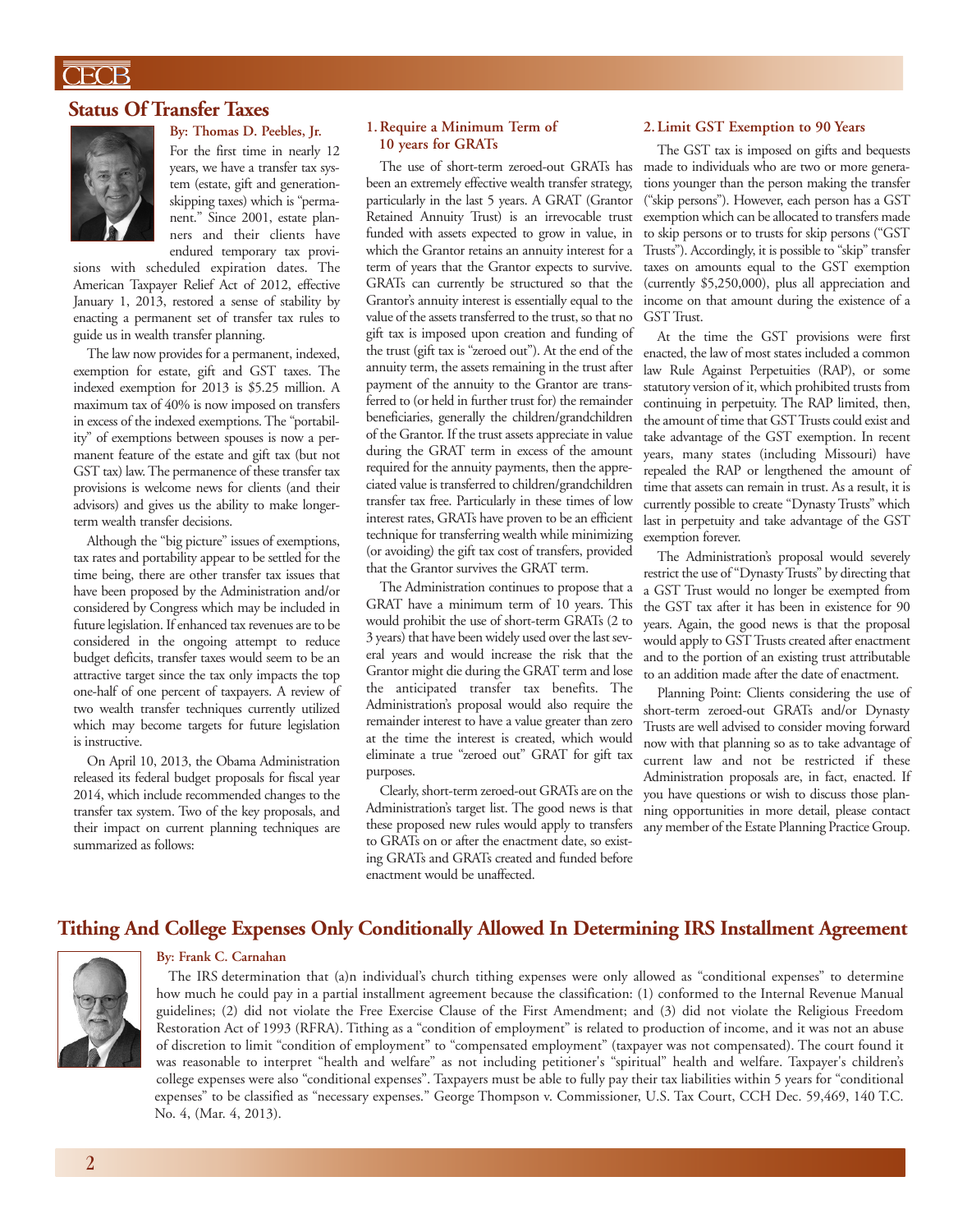## ECB

## *In the News*



CECB is excited to announce that Richard B. Maltby was named to the Springfield Business Journal's 2013 Class of 40 Under 40. The 40 Under 40 awards honor individuals based on their profes-

sional and community accomplishments. Rich is a Shareholder at CECB and concentrates his practice in the areas of construction, architectural, engineering and development law, business litigation, real estate litigation, and alternative dispute resolution.



We are pleased to announce that attorney Joseph D. "Chip" Sheppard, III was recently named Vice-Chair of the OTC Foundation Board of Directors. The Foundation Board is made up of

community leaders representing a broad cross-section of businesses within the College's service area. Chip is a Shareholder at CECB and concentrates his practice in the areas of business, real estate, securities and intellectual property dispute resolution and transactions.

John M. Carnahan, III was recently featured in the Glendale High School magazine, the Quill. During Glendale's first year of enrollment John was a freshman so his class was the first to attend all four

years at Glendale. The magazine featured a newspaper clipping showing John standing in front of the school as it was being constructed. Today the office of CECB is located next to Glendale High School.

## **Employee Privacy: How Not To Violate It**



#### **By: Jay Preston**

In a world where most jobs require use of a computer or Smartphone and each have internet access employers are faced with the challenge of how to regulate their use, most notably in regard to email. An

employer might find it advisable to monitor such in order to increase employee productivity, ensure compliance with company policies, avoid liability for workplace discrimination, and protect confidential company information from theft. While many are probably aware that activities conducted on company equipment are generally open to monitoring by the company, because it is company property, one should not rely entirely on this general principle, especially when with little effort an employer can protect itself from most employee privacy violations. This article addresses how to avoid violations of state privacy laws, the Electronic Communications Privacy Act, and the Stored Communications Act.

In Missouri, there are four common law torts for the invasion of privacy: (1) intrusion upon seclusion; (2) public disclosure of private facts; (3) false light publicity; and (4) appropriation of another's name or likeness. Within the context of the employer-employee relationship the most likely claims are intrusion upon seclusion and public disclosure of private facts. A key element to both of these claims is that the information that is intruded upon or publicly disclosed is private information. Without an explicit company policy to the contrary employees generally maintain some expectation of privacy in their e-mail, and text messages logged on company phones. To protect against these possible state law claims an employer should eliminate, through company policy, any expectation of privacy; thereby eliminating any

employee argument that the information at issue was private.

The Electronic Communications Privacy Act prohibits the interception and/or disclosure of any wire (telephone), oral (face to face), or electronic (computer) communications. The ECPA contains three exceptions possibly applicable to employers. First, the provider exception, applicable if the employer supplies and owns the email system. Second, the business exception which exempts communications intercepted in the ordinary course of business. The last exception is applicable when the employee gives prior consent to the interception.

It is important to note that such exceptions have been interpreted narrowly by the courts. For example, in one case an employer monitored an employee's phone calls when the employer suspected involvement in a store burglary. Through review of these calls the employer learned that the employee sold an item at a discount to her boyfriend, a violation of store policy. After her termination the employee brought suit for violation of the ECPA. In ruling for the employee the court stated that while there was a legitimate business reason for listening to the calls initially the employer should have hung up when it learned the calls where personal in nature. As there was no store policy to the contrary the employee had a reasonable expectation that her calls were private.

Due to the narrow nature of courts' interpretations an employer should take advantage of the consent exception; which authorizes interception of communications as long as one party has given their prior consent. The authorization should be explicit that the employee has no expectation of privacy and is aware that the content of any information transmitted will be monitored, including the content of such communication.

The other federal legislation to be aware of in

regards to employee privacy is the Stored Communications Act. The SCA makes it an offense for a person or entity to intentionally access, without authorization, a facility that provides electronic communications service. In the employment relationship a violation is most likely to occur when an employer utilizes an employee password, temporarily stored on a company computer, to access personal email or social media accounts. In numerous instances employers have obtained unauthorized access to employee email or social media accounts, and after observing disparaging or inappropriate remarks regarding the employer terminated the employee. Such action is a clear violation of the SCA and may lead to a judgment with civil damages against the employer. Although passwords to personal accounts are temporarily stored on company property an employer should take great care not to access the private portions of employee social media or e-mail accounts.

The biggest key to avoiding employee privacy violations is to take affirmative steps to establish what the expectation of privacy is in the workplace. Whether this is established through a signed authorization, inclusion in the employee handbook, or other method the policy should state what the appropriate uses of the equipment are, that the employee has no expectation of privacy in their communications, and that such will be monitored, including the content of the communication. While many rely on the general rule that communications on company property may be monitored the increasing complexity of technology makes it advisable, if not mandatory, to have written and established procedures and rules regarding the use of computers, internet, email, and cellular phones. Failure to implement such a policy leaves an employer open to civil suit for violations of employee privacy.